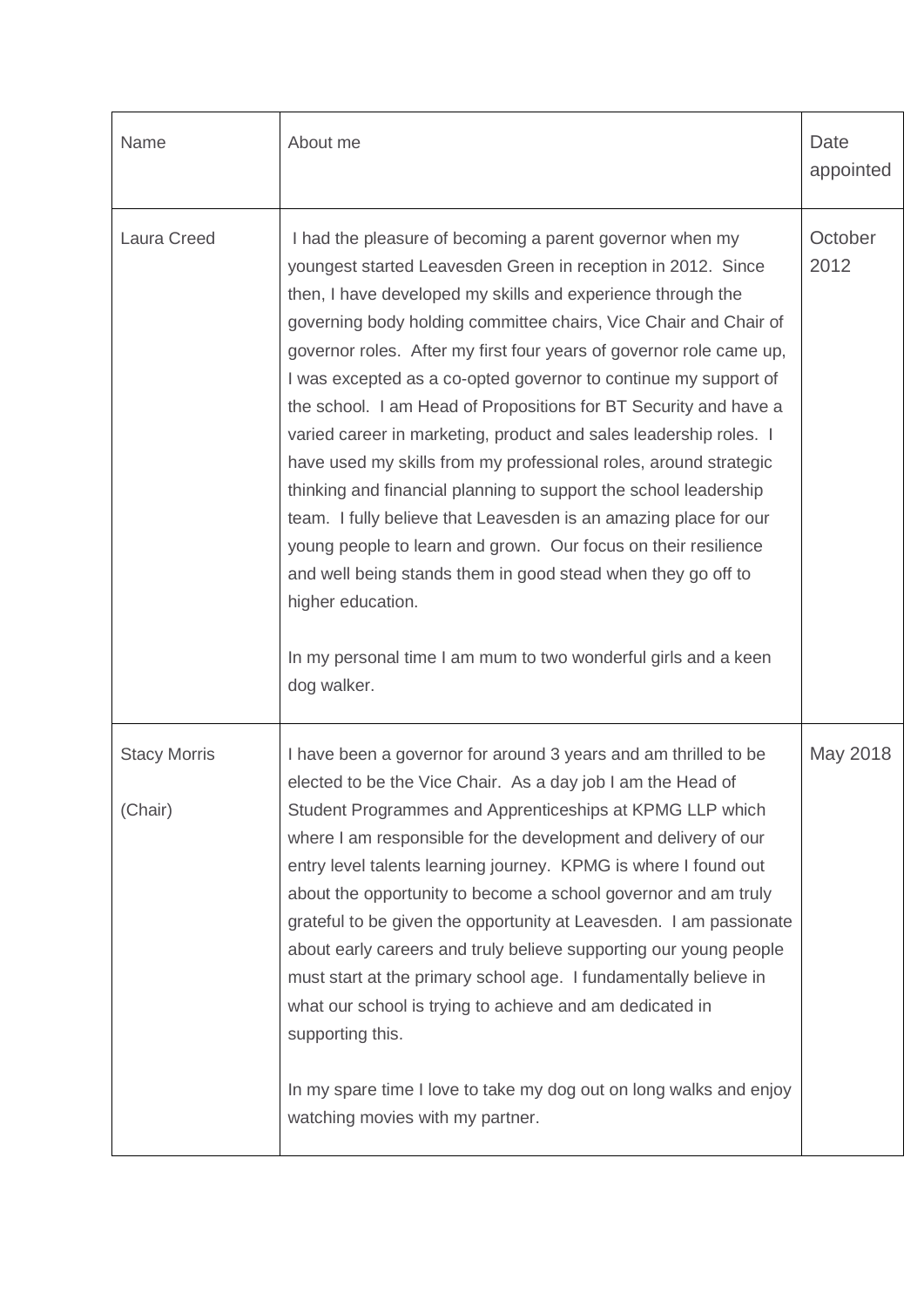| <b>Graham Sleight</b> | Stepped down 2021 – acting on an advisory basis only where<br>appropriate                                                                                                                                                                                                                                                                                                                                                                                                                                                                                                                                                                                                                                                                                                                                                                                                                                                                                                                                                                                                  | <b>July 2015</b> |
|-----------------------|----------------------------------------------------------------------------------------------------------------------------------------------------------------------------------------------------------------------------------------------------------------------------------------------------------------------------------------------------------------------------------------------------------------------------------------------------------------------------------------------------------------------------------------------------------------------------------------------------------------------------------------------------------------------------------------------------------------------------------------------------------------------------------------------------------------------------------------------------------------------------------------------------------------------------------------------------------------------------------------------------------------------------------------------------------------------------|------------------|
| Julia Worth           | I have been a governor of Leavesden Green since July 2015. I had<br>previously been a trustee in the role of treasurer for a charity,<br>supporting Mothers with young children, which sadly had been<br>forced to close due to lack of funding.<br>As a retired secondary teacher I had long been aware of the<br>problems sustained in later education and life by a lack of good<br>grounding in Primary education and especially during the early,<br>formative years.<br>When I joined the governing body my grandson was six years old<br>and I had witnessed the terrific potential in him to be introduced to<br>a love of learning and the development of respect for himself and<br>for others.<br>It has been a tremendous privilege to witness the measures<br>introduced at Leavesden Green over the recent years whose only<br>aim and intention has been to improve the lives of the young<br>people here.<br>I have a lot of spare time now and, apart from spending time with<br>my family I enjoy many different crafts, cooking and lots of<br>puzzles. | January<br>2016  |
| <b>Nilay Patel</b>    | I have been a parent governor since 2018 and I have twin boys<br>who are in year 5 at the school. I am a qualified Chartered<br>Certified Accountant with over 20 years experience in financial<br>services. I currently head up Group Financial Control at Hitachi<br>Capital UK PLC. I am really enjoying sharing my knowledge and<br>experiences by providing support to the senior leadership team,<br>particularly with providing oversight on school finances as well as<br>reviewing out Pupil Premium strategy here at Leavesden. I am<br>really passionate about providing young children the opportunities<br>to learn and grow in safe environment so that they have the right<br>skills and experience as they progress through to secondary<br>school. I truly believe Leavesden is a great school where children<br>are empowered to grow, learn and fly.<br>In my spare time, I love spending time with my twin boys, mainly<br>watching them learn to play Cricket at Watford Town Cricket Club.                                                           | May 2018         |
| <b>Anish Patel</b>    | I am excited to have recently been appointed as a community<br>governor of Leavesden JMI. I have been a practising lawyer in the<br>City for the last seven years, specialising in Health and Safety,<br>Employment and Insurance.                                                                                                                                                                                                                                                                                                                                                                                                                                                                                                                                                                                                                                                                                                                                                                                                                                         | March<br>2021    |